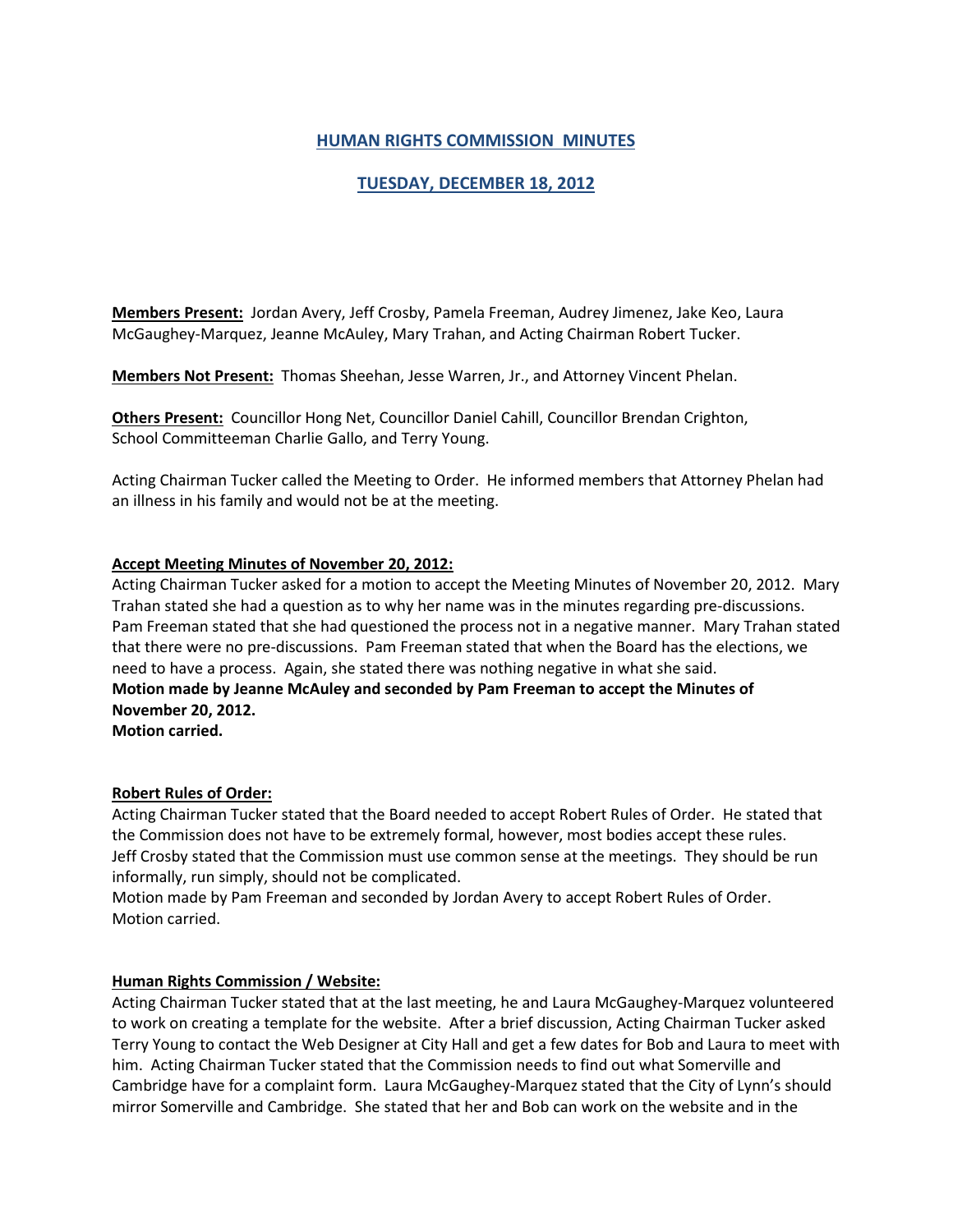meantime put something on the website with general information and "coming soon…". She said that we also need to get the word out to the community through the Chambers, the North Shore Latino Business Association, Libraries, and City Hall. Laura suggested putting the Board members on the website too. Acting Chairman Tucker stated that in January we will have a permanent Board with a Chairman and a Vice-Chairman.

Jeanne McAuley stated that if the City of Lynn was going to use printed documents designed by Somerville and Cambridge that they must be read carefully so that the information on the website is consistent with the City of Lynn's ordinance.

#### **Human Rights Commission / By-Laws:**

Attorney Phelan was working on drafting the By-Laws for review by the Commission. Jeff Crosby asked why the police matters were excluded in the Ordinance. Acting Chairman Tucker explained the process in which the Human Rights Commission was created. He explained how Councilor-At-Large Hong Net proposed the Ordinance for a Human Rights Commission and worked with the Council, the Mayor, the Law Department and the Chief of Police. After several drafts and re-writes, the Council was comfortable with the Ordinance and it was voted on and passed. Acting Chairman Tucker reminded members that the police have their own internal investigation. Pam Freeman stated that Lynn must change and start doing things differently. Audrey Jimenez stated that maybe in the future we can add on the police matters. Laura McGaughey-Marquez stated that this Commission needs to evolve, and in the mean time, we will create a partnership with the Lynn Police Department. Jeff Crosby stated that the only exclusion is police matters. The City Council acted to get the Commission off the ground. We as a Board can revisit this matter at a later date. Jeanne McAuley stated that the City Council specified no police enforcement. There was probably a good reason. This Commission is a whole new entity for the City. She stated that she is comfortable right now with the police powers being omitted and feels the Commission is not equipped to handle subpoena powers at this time. We can't jump into this at this early stage. Pam Freeman asked how Sommerville and Cambridge got to their level? Acting Chairman Tucker stated that we must follow the ordinance and we cannot entertain police matters. He further stated that if the Board feels there should be changes to the ordinance, we can convey this to the City Council.

#### **Other Business:**

Laura McGaughey-Marquez asked for the status on the request to take a field trip to Somerville and observe a meeting as Attorney Phelan suggested. Acting Chairman Tucker stated that if members wanted to contact Somerville, they could contact them directly. Jeanne McAuley asked if the representative from Sommerville could be invited to a meeting. Acting Chairman Tucker stated that Councillor Net had originally contacted the representative from Somerville, and Councillor Net said he would again give her a call. Audrey Jimenez stated that it would be good to speak to her to find out how Somerville's Commission was started, if she had any pointers, and if they had police matters from the beginning. Pam Freeman stated that the Commission needed a Five Year Plan. Jeanne McAuley stated again that she thought it would be a good idea if we invite the Somerville representative to a meeting.

Mary Trahan asked what the Commission was going to expect for the By-Laws. Acting Chairman Tucker stated that Attorney Phelan was working on a draft and it would be ready for the next meeting.